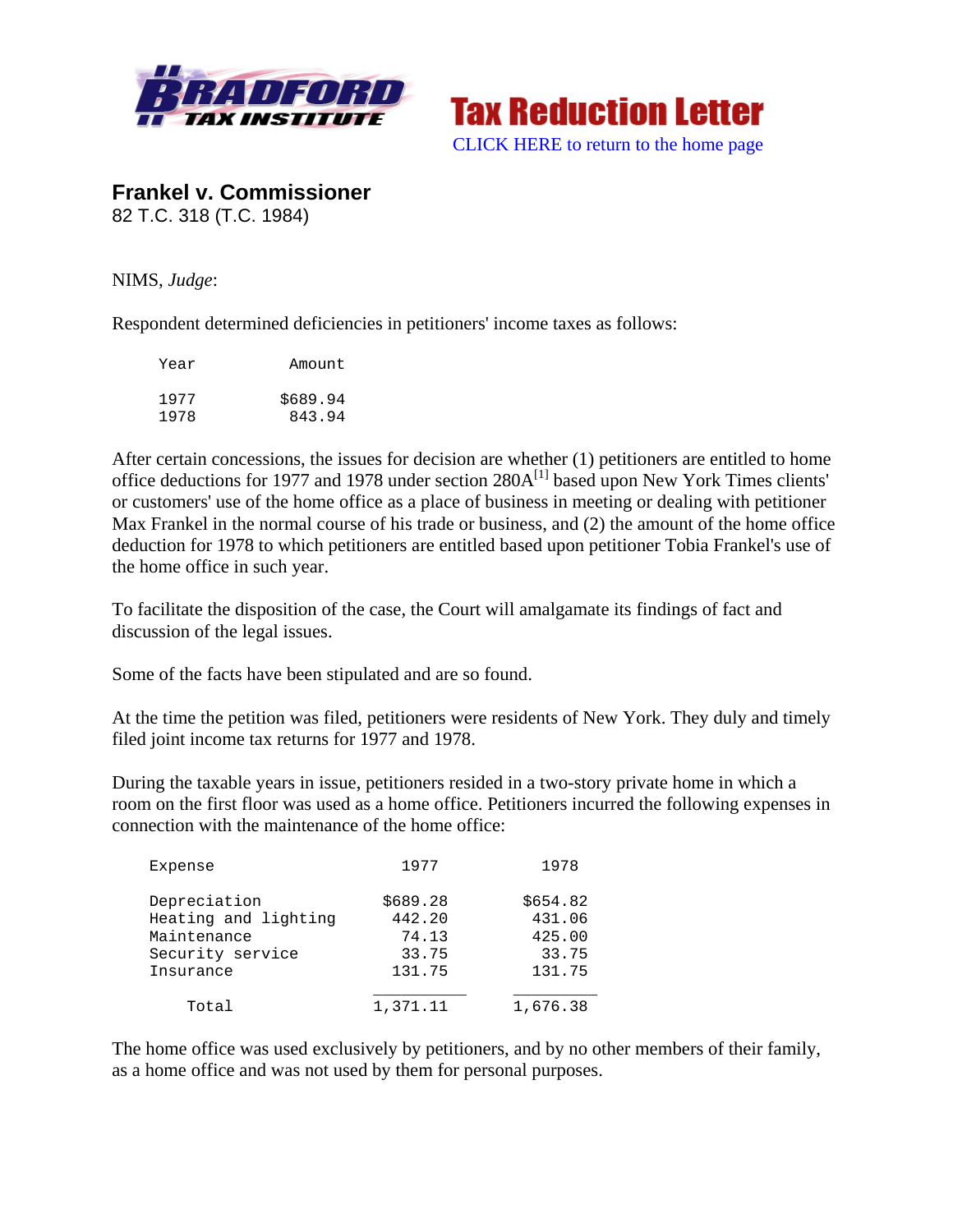At all relevant times, petitioner Max Frankel was employed as the editor of the editorial pages of the New York Times. The offices of the Times were located at 229 West 43d Street, New York, N.Y.

As the editors of the editorial pages, Mr. Frankel was the newspaper's chief editorial writer and was also required to assign the work schedules to the approximately 35 employees on his staff. He also edited the articles written by these staff members and performed the other administrative duties normally associated with his position. The Times provided Mr. Frankel with an office on its premises.

On weekdays, Mr. Frankel customarily began work in his office at home (which was located in the Bronx) where he would spend up to an hour reading the morning newspaper, clipping materials, writing memoranda suggesting followup editorials or ideas, and engaging in similar activities. After that, he would drive to the offices of the Times in midtown New York, and remain there until 7 p.m. or so. After that, he would return to his home and would customarily do some additional work in his home office in the evening. From time to time, he would attend evening functions, most of which were connected with his work as a New York Times editor.

During the years in issue, two main editions of the New York Times were published each day. The first edition went to press at approximately 9 p.m. and the second at approximately 11:30 p.m. Changes were routinely made in the second edition from two to four times a night. Although it was hoped that the pages for which Mr. Frankel was responsible were in final form when he left the Times offices for the night, more often than not, changes had to be made in the later edition, about which Mr. Frankel had to be consulted.

When the Frankels commenced looking for a house in 1973, they sought one that would accommodate their needs for a home office. And they specifically purchased the house they occupied during the years in question because it contained a room which could be used for such a facility.

Petitioners' home office was furnished with two desks, two desk chairs, two typing credenzas, three long, waist-high file cabinets, one conventional file cabinet, a bookcase, a sofa, two walkin closets containing high file cabinets, a small, old black-and-white television set used by Mr. Frankel to watch Sunday public affairs interview shows and such programs as Presidential speeches and press conferences, a telephone, and a dictating machine. Mr. Frankel also kept basic reference books, such as almanacs, atlases, and congressional directories in the home office for use in writing editorials, revising editorials that had been overrun by events or otherwise called into question, and planning future editorials.

Mr. Frankel also used the home office during weekends in connection with the weekend editions of the Times.

During the years in issue, Mr. Frankel spoke with other employees of the Times practically every night on the telephone from his home office. The night editor almost routinely consulted Mr. Frankel every night by telephone.

During the years in issue, Mr. Frankel also had telephone conversations from the home office with nonemployees of the Times, relating to his duties as editor of the editorial pages. These individuals made up the bulk of the people with whom Mr. Frankel spoke on the telephone from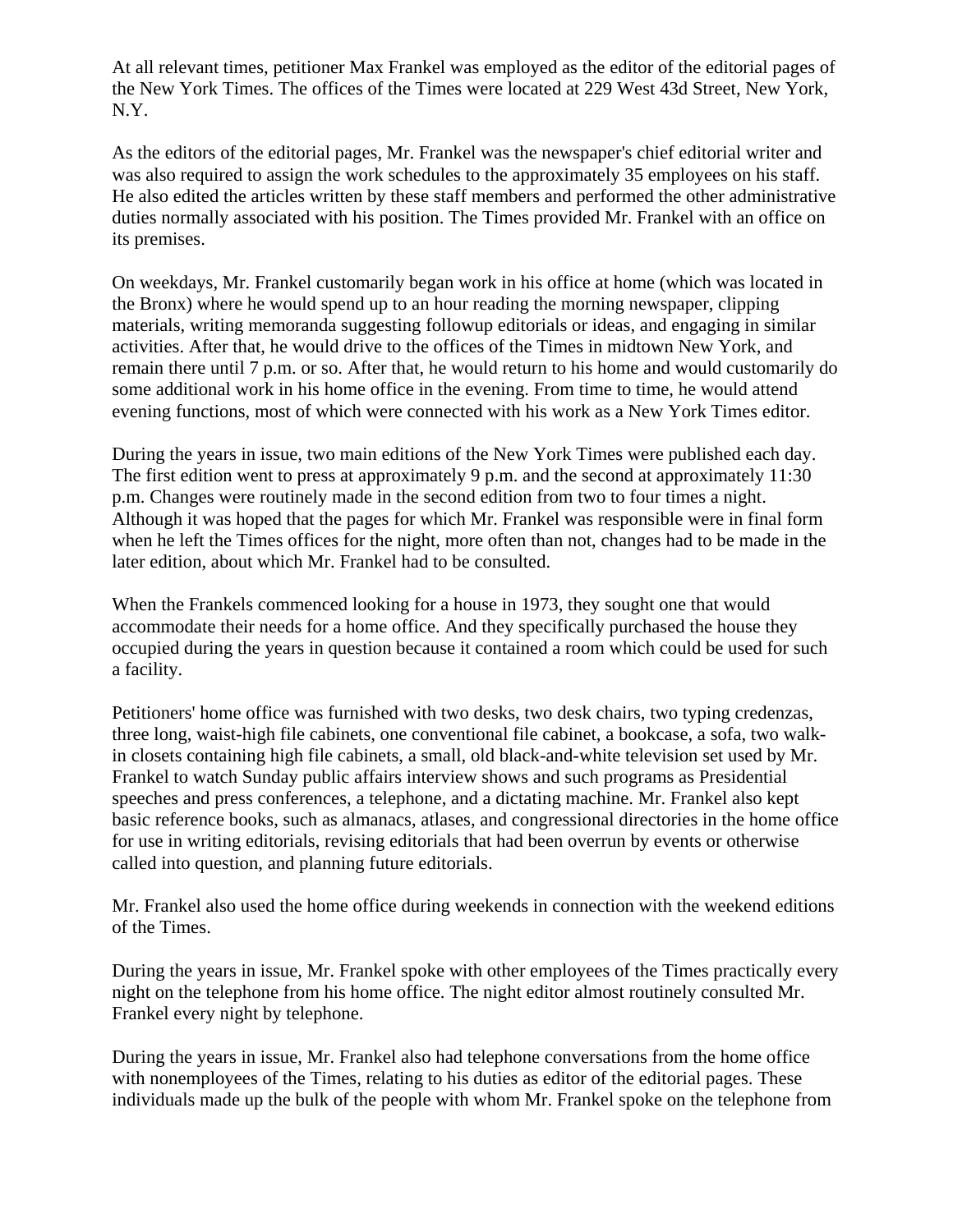the home office. The individuals with whom Mr. Frankel spoke included prominent politicians at the national, State, and local levels, labor leaders, and other leaders of the community. Such calls were initiated both by Mr. Frankel and by such nonemployee individuals. Sometimes these individuals would call Mr. Frankel at home rather than at the offices of the Times because such individuals had been tied up during the day or because Mr. Frankel had been unable to speak to them during the day. At other times, such persons would call Mr. Frankel at home because they believed he would be a more receptive listener there than he would be in the more hectic atmosphere of his office at the Times. Such individuals called Mr. Frankel because they wanted to discuss their views and insure that the Times was aware of their positions. Mr. Frankel accepted calls from such people because he felt that they had information he could use and because they represented important constituencies of the country, the community, and the Times, whose views Mr. Frankel felt he must be exposed to in order to properly serve the readers of the Times. The calls that Mr. Frankel made from the home office were made for the same general reasons that prompted him to accept calls from such people.

The telephone in the home office had two lines with separate numbers, namely, the Frankels' personal family line and a line used for the business of the Times. Of the five other telephone instruments in the Frankel home, two — the one in the kitchen and the one next to Mr. Frankel's bed — had both the family line and the Times' line, and three had only the family line.

The Times' telephone line in the Frankel home was unlisted. Such number was listed only in the internal memoranda of the Times. The Times paid for the unlisted telephone line.

In order for Mr. Frankel to have done most of the work he did in the home office at the offices of the Times, he would have had to have stayed at the midtown offices of the Times almost 24 hours per day.

In January, February, and part of March 1978, Mrs. Frankel was involved in preparing a report for the U.S. Comptroller of the Currency. Mrs. Frankel performed consulting services for the Comptroller pursuant to a written contract entered into on January 26, 1978, to perform a study pertaining to the effect of 12 U.S.C. section 84 on centrally planned economies. She began actual work on the study in January 1978, and the preparation of the study was a full-time endeavor for Mrs. Frankel at that time.

Preparing the study involved doing research in libraries; interviewing people in various parts of the business, academic and banking worlds; reading books; and taking notes. She kept her notes and research materials in the home office and wrote the study in the home office.

Mrs. Frankel worked full time on the study until she took it to Washington on March 10, 1978. The version which she submitted to the Comptroller on that date was a draft, and after submitting the draft, Mrs. Frankel continued to work part time on revisions. The revisions, performed at the home office, involved correcting typographical mistakes, incorporating new factual materials, editing, rewriting parts of the study, adding new material to the appendices, etc. Mrs. Frankel sent the Comptroller a revision of the study in the spring of 1978 and a further revision in August 1978. She continued to work on the revisions at least through November 1978. Mrs. Frankel received \$5,250 for the study. The fee was based upon the Comptroller's estimate that the study would require 35 days at a value of \$150 per day. Mrs. Frankel was not provided with an office by the Comptroller in which to keep or organize her notes, read research material, or write the study.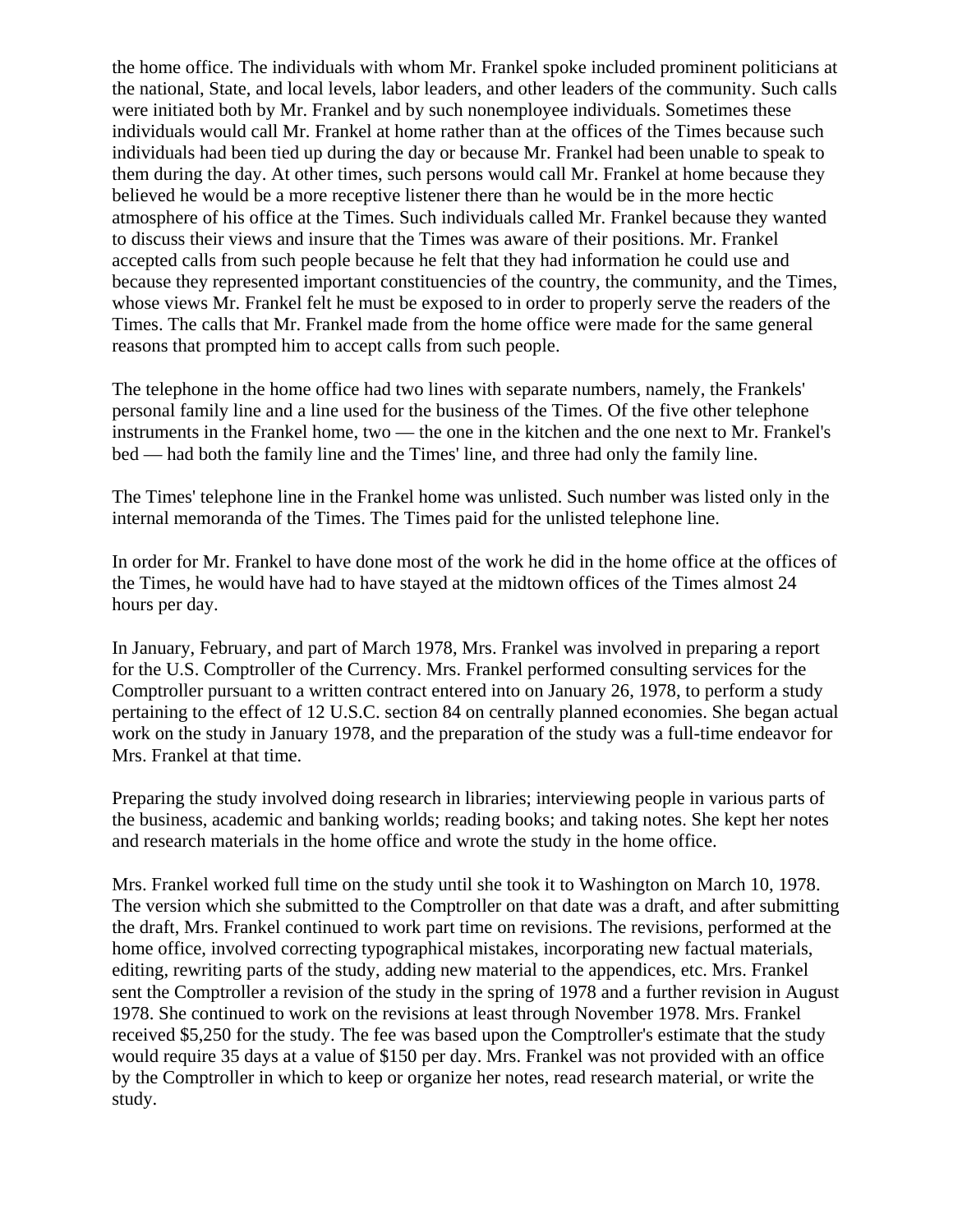In *Green v. Commissioner,* 78 TC 428 (1982), revd. 707 F.2d 404 (9th Cir. 1983), we held that a real estate executive who maintained an office in his home to handle frequent after-office-hours telephone calls was entitled to a deduction for the cost of maintaining his home office; we held that the office was exclusively and regularly used by the employer's clients and for the convenience of the taxpayer's employer. In doing so, we found that the taxpayer had met the requirements of section  $280A(c)$  (1) (B), which permits the deduction if the home office is exclusively used on a regular basis "as a place of business which is used by patients, clients, or customers in meeting or dealing with the taxpayer in the normal course of his trade or business." (The "flush" language at the end of section 280A(c) (1) requires that "in the case of an employee, the preceding sentence shall apply only if the exclusive use referred to  $**$  is for the convenience of his employer.")

In the case before us now, petitioner urges us to adhere to our position in *Green* notwithstanding the reversal of our decision by the Ninth Circuit Court of Appeals, while respondent asks that we defer to the Ninth Circuit's higher wisdom and no longer apply the position we took in *Green.*

The provisions of section  $280A(c)(1)^{[2]}$  are reproduced below. Respondent does not question that Mr. Frankel exclusively used the home office on a regular basis as a place of business. Petitioners, on the other hand, admit that the home office was not used by "patients, clients, or customers" in "meeting" with Mr. Frankel. While there are some other differences of opinion, the most hotly contested point of contention is whether the home office can be said to have been used by "patients, clients, or customers" of the Times in "dealing" with Mr. Frankel.

We will deal with Mrs. Frankel's 1978 use of the home office in due course.

In addition to the dealing question, which we turn to subsequently, we must also determine whether those individuals with whom Mr. Frankel talked on the telephone fall within the rubric "patients, clients, or customers," and whether the exclusive use of the home office by Mr. Frankel was on a regular basis and for the convenience of his employer, the New York Times.

Respondent argues that the individuals with whom Mr. Frankel spoke on the telephone elected officials, public figures, and employees of the Times — do not meet the intent of the statutory phrase "patients, clients, or customers." On brief, he urges that "In the case of an employee [e.g., Mr. Frankel] of a newspaper, the customers or clients that could meet or deal with such employee would be the newspaper's readers and subscribers. \* \* \* As for the employees of the newspaper, which made up the bulk of the telephone calls, they were calling Mr. Frankel in connection with their employment, not as customers or clients of the New York Times."

We think respondent's view is unnecessarily restrictive, and also not entirely consistent with the evidence in this case. The record does not bear out respondent's assertion that communications from Times' employees made up the bulk of the telephone calls. Furthermore, we might observe that elected officials and public figures would eminently qualify as "readers and subscribers" of the Times. We would ask respondent why, if such were not the case, those individuals would know or care what was printed in the Times.

In any event, as we pointed out in *Green* at page 434: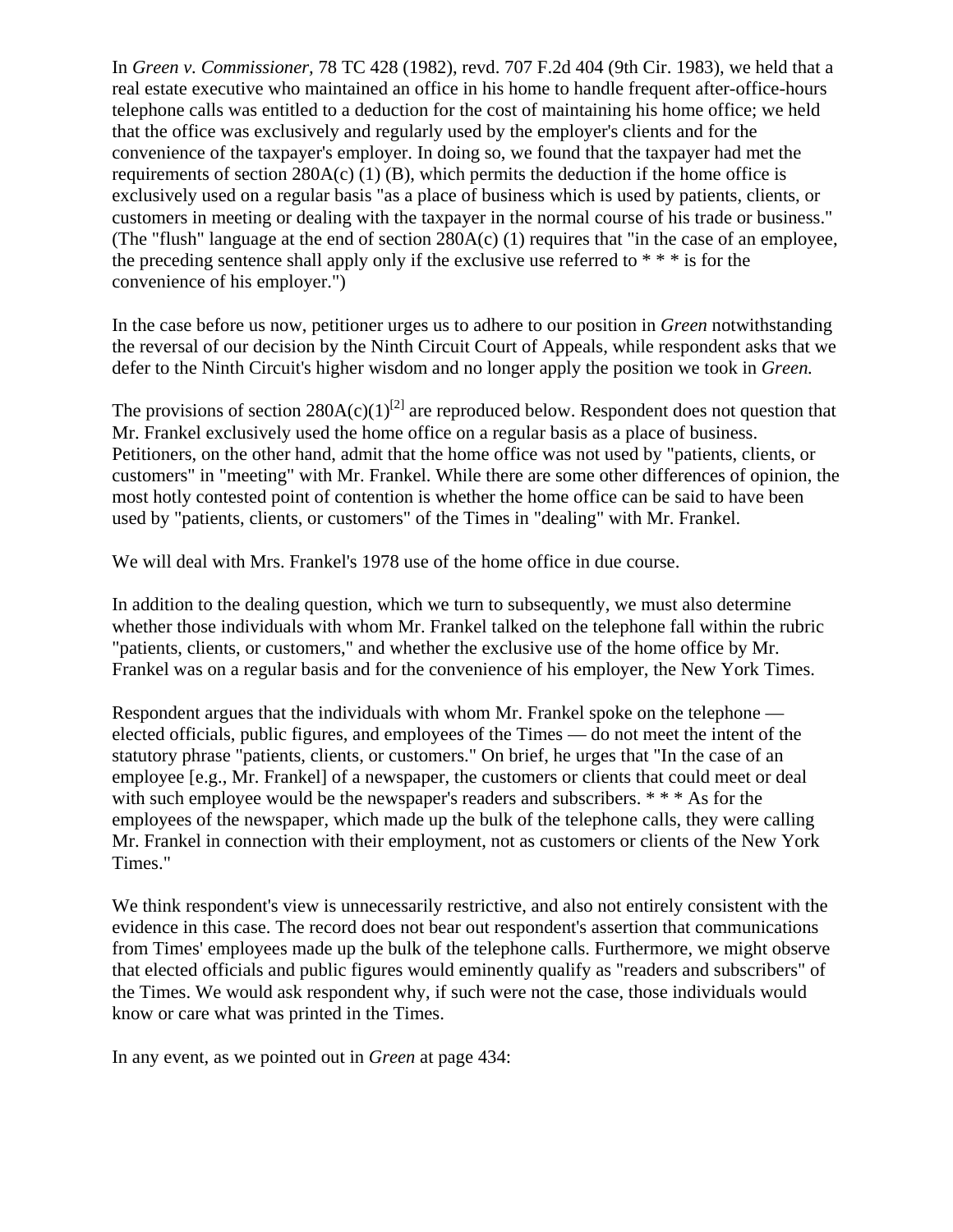No doubt the typical situation the drafters of section  $280A(c)(1)(B)$  had in mind was the doctor, the dentist, or the lawyer who maintains a home office, in addition to his principal office, where he meets with patients or clients. The meeting-or-dealing provision for allowance, however, is not limited to professional persons, and, by imposing a "convenience of his employer" requirement, Congress specifically recognized that an employee may qualify.

Thus the phrase "patients, clients, or customers" is not to be narrowly limited to self-employed professionals, but rather is to be construed to include the types of people (exclusive, perhaps, of other employees) with whom employees customarily deal in the ordinary course of their employers' trades or businesses. We might also point out that Webster's New International Dictionary (2d ed.) defines "client," among other definitions, as a person served by or utilizing the services of a social agency or a public institution. Thus a political figure seeking to influence the editorial policy of the New York Times, undoubtedly at least a quasi-public institution, would come within the definition of the word "client."

Since the Commissioner has issued no regulations, nor do we find anything in the legislative history of section 280A to suggest anything to the contrary, we think the elected officials and the public figures with whom Mr. Frankel spoke on a regular basis qualify as clients of the Times for the purposes of this case.

Mr. Frankel testified that, during the years in issue, he spoke over the telephone in the home office with prominent politicians at the national, State, and local levels and also labor leaders and leaders of the community in general. Such discussions averaged one per night, and each such discussion might require several actual telephone calls to complete. Unquestionably these contacts were sufficiently frequent to meet the statutory requirement of use of the home office on a regular basis.

Respondent further argues that Mr. Frankel's use of the home office did not meet the "convenience of his employer" test of section 280A(c). We do not agree. The facts which we have found in this case lead inexorably to the conclusion that, during the years in question, Mr. Frankel was on duty almost 24 hours a day, 7 days a week, 365 days a year. Under these circumstances, we cannot believe, as respondent apparently would have us do, that Congress intended a taxpayer in a job like Mr. Frankel's to sleep on an Army cot in his employer's office to fulfill his employment responsibilities. In *Green* we held, at page 435, that "As a condition of his employment [the employer] required [taxpayer] to agree to take the telephone calls at his home." We think the same can be said of the relationship between Mr. Frankel and his employer in the case before us. And as stated, the private line which Mr. Frankel used for business in his home office was maintained and paid for by the Times. This fact certainly adds some weight to petitioners' convenience-of-employer argument.

Mr. Frankel testified (and we found his testimony to be completely credible) that on the evenings when he was not required to attend public or private functions on business, he worked from 3 to 4 hours in his home office, and always on weekends, on matters exclusively involving his position as editor of the editorial pages of the New York Times. As indicated by the Second Circuit Court of Appeals in *Drucker v. Commissioner,* 715 F.2d 67 (2d Cir., Aug. 19, 1983), revg. 79 TC 605 (1982), on another issue, the use of the home office by Mr. Frankel was not purely a matter of personal convenience, but rather, it was a business necessity. As such, the use of the home office was for the convenience of the employer, as the meaning of those words of art has developed over a period of time. See cases cited in *Drucker.*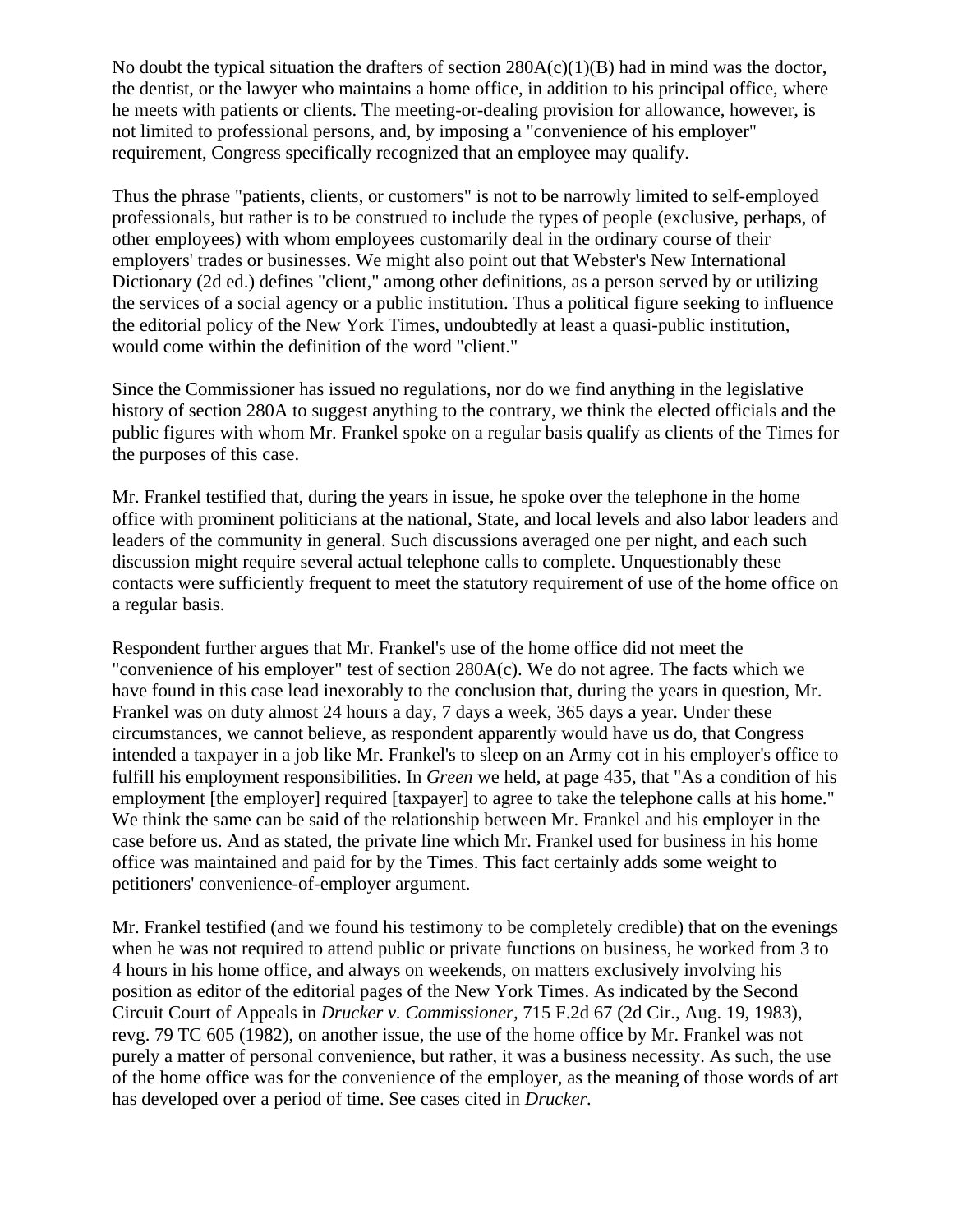We turn now to the crucial question before us, and while petitioners make out an appealing case, we conclude that we must agree with the Ninth Circuit, and thus with respondent, that telephonic contacts with "patients, clients, or customers" alone, without the added element of physical presence, do not meet the "meeting or dealing" requirements of section  $280A(c)(1)(B)$ .

Our opinion in the *Green* case effectively sets the scene for our further consideration of the meeting-or-dealing question here, and rather than repeating all that we said there, we use *Green* as a point of departure here. The legislative history of section 280A is fully explicated in *Green,* and no useful purpose would be served by repeating it.

Insofar as section  $280A(c)(1)(B)$  is concerned, it is clear that a number of criteria must be met to entitle the taxpayer to the home office deduction. In the case of the taxpayer who is an employee, his home office must be:

- (1) exclusively used
- (2) on a regular basis
- (3) as a place of business used by his employer's patients, clients or customers
- (4) in meeting or dealing with the taxpayer
- (5) in the normal course of his trade or business;
- (6) and the exclusive use must be for the convenience of his employer.

As the previous discussion indicates, we are satisfied that petitioners' home office was exclusively used on a regular basis as a place of business in the normal course of Mr. Frankel's trade or business, and the exclusive use was for the convenience of his employer, the New York Times. We are also satisfied that the nonemployee individuals with whom Mr. Frankel talked on the telephone qualify as clients for the purposes of section  $280A(c)(1)(B)$ .

Both the Ninth Circuit in *Green,* and the Sixth Circuit in *Cousino v. Commissioner,* 679 F.2d 604 (6th Cir. 1982), affg. TC Memo. 1981-19, have now held that section  $280A(c)(1)(B)$  does not permit the home office deduction where clients do not physically visit the home office. Although consistent with our holding in *Cousino,* these decisions are at variance with our holding in *Green.*

The Ninth Circuit divided its *Green* opinion into separate parts entitled, respectively, "The Plain Language of the Statute," and "Legislative History." In its discussion of the legislative history of section 280A, the Ninth Circuit noted that Congress enacted the section to resolve a dispute between the IRS and this Court over home office deductions. The IRS had advocated that deductions be allowed only if the office was required by the employer, while the Tax Court had allowed the deductions if the home office was "appropriate and helpful." *Green v. Commissioner,* 707 F.2d 404, 407; see compilation of cases cited therein on this point. The Circuit Court went on to say that "In enacting section 280A, Congress demonstrated that it was not concerned solely with the need or usefulness of a home office. Instead, it intended that deductions correspond to business use of the home resulting in *substantial* expense to the taxpayer." (Emphasis supplied.)

In looking at the other parts of section 280A(c) which also allow home office deductions (i.e., sec.  $280A(c)(1)(A)$  and (C)), the Circuit Court observed that "The other sections that allow deductions support the idea that Congress sought to tie deductions to taxpayer expense. Section  $280A(c)(1)(A)$  allows a deduction if part of a home is used as the principal place of a taxpayer's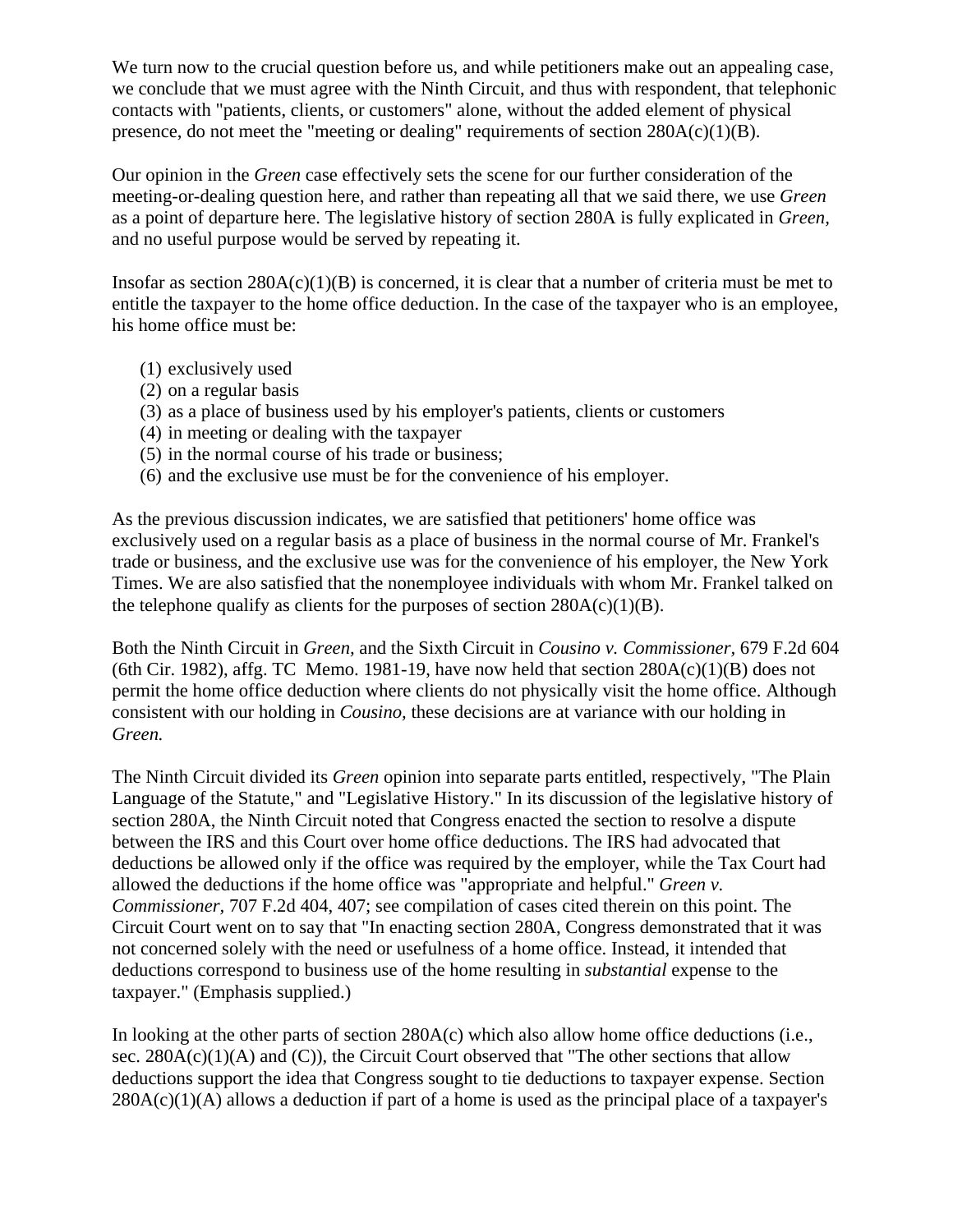business. Section  $280A(c)(1)(C)$  provides a deduction for an unattached structure that is used exclusively and regularly for business purposes." The Court went on to say that "We trace in both sections the notion that deductions will be allowed when a taxpayer is likely to have incurred substantial expense in converting part of a home into a place of business."

If "substantial expense" were all that were involved in the case before us, the petitioners would be safely home, because without doubt, the total dedication by petitioners of a full-sized room in their home to exclusive office use entailed substantial expense. The petitioners bought their home in large measure because it contained a room which they could use as an office, and they furnished the room with the previously described business paraphernalia solely for office use. This entailed substantial expense.

Nevertheless, the Ninth Circuit ultimately concluded "that Congress intended section 280A(c)(1)(B) to apply to offices *actually visited by taxpayer clients*" (emphasis supplied), and we now agree. The Ninth Circuit read the plain language of the statute and concluded, as we now conclude, that it is susceptible of no other construction than that "the office be *used by clients* as a place of business for meeting or dealing with the taxpayer. Ordinarily, one cannot use a room unless one has physical contact with it." 707 F.2d at 406; emphasis in original. In the case before us, clients could just as easily have dealt with Mr. Frankel had Mr. Frankel spoken from his bedside or kitchen table, since extensions of the Times line were located there as well as in the home office. Such dealing would not justify the home office expense deduction.

Mr. Frankel, the editorial page editor of one of the world's great newspapers, undoubtedly knows the frustrations of having plain language ambiguously construed. Upon reflection, we must agree with the Ninth Circuit that it would be inappropriate to read into section  $280A(c)(1)(B)$  any meaning other than that plainly intended by Congress, namely, that the client must physically use the home office in meeting or dealing with the taxpayer. In short, we are no longer willing to treat the statute as though subparagraph (B) reads: "(B) as a place of business which is used by the taxpayer in meeting or dealing with patients, clients, or customers," when in fact the words of the statute say just the opposite. As appropriately said by Judge Chabot, dissenting in *Green* at page 445, "One may agree with, or quarrel with, the [*Green*] majority's view of the statute, but that is not what the Congress wrote and enacted."

In *Cousino v. Commissioner,* 679 F.2d 604 (6th Cir. 1982), the Court denied a home office deduction to a high school teacher who graded papers and called parents from an area set aside in his trailer home. The Court ruled that the taxpayer had not shown qualifying use of the area in his home because he had not alleged that any students or parents had visited him at his "home office." 679 F.2d at 605. We note that in so holding the Circuit Court affirmed our holding to the same effect.

To summarize this point, then, we hold that the place of business referred to in section  $280A(c)(1)(B)$  must be physically used by patients, clients, or customers in meeting or dealing with the taxpayer, and the fact that the taxpayer is himself physically present in the home office at the time he talks on the telephone will not suffice. Consequently, we will no longer follow the holding of our decision in *Green v. Commissioner,* 78 TC 428 (1982), revd. 707 F.2d 404 (9th Cir. 1983).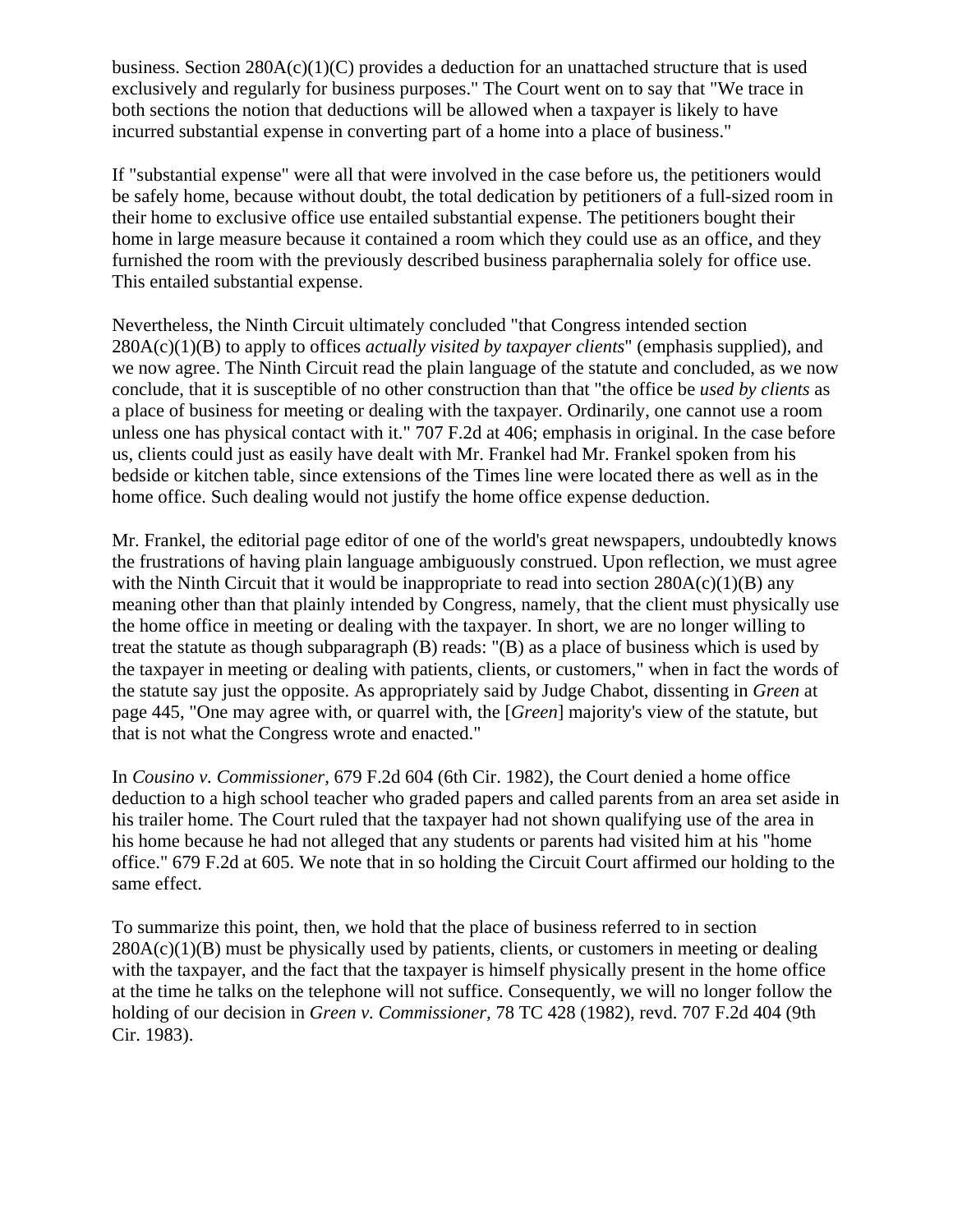For the year 1978, petitioners also claimed the home office deduction under section  $280A(c)(1)(A)$ , the provisions of which are reproduced in note 2, based upon the use of the home office by Tobia Frankel as her principal place of business.

As previously recited, Mrs. Frankel entered into a written contract with the Office of the Comptroller of the Currency on January 26, 1978, to provide a study pertaining to the effect of 12 U.S.C. section 84 on centrally planned economies. Under the terms of that contract, Mrs. Frankel was to deliver the study by March 1, 1978. Based upon these facts, respondent contends that Mrs. Frankel's use of the home office in 1978 was limited to 35 days, and respondent is willing to concede to petitioners an aliquot portion of the claimed 1978 home office expenses proportionate to the alleged 35-day use by Mrs. Frankel. Thus, respondent concedes \$160.74 of the entire \$1,676.38 claimed by petitioners as home office expense for the entire year 1978. Respondent cites no authority to support his pro rating approach.

In his brief, respondent states that he "does not dispute the fact that Petitioner Tobia Frankel meets all the statutory criteria set forth in section 280A with respect to that portion of the taxable year 1978 (35 days) that she was employed by the Comptroller of the Currency." We therefore understand the dispute on this issue to be limited to the narrow question of whether the petitioner should get the deduction based upon Mrs. Frankel's use of the home office for the entire year or for only 35 days as contended by the respondent. We think respondent's position on this point is without merit.

The record in this case makes it clear that Mrs. Frankel's business was that of freelance, technical writer, and not that of an individual employed to do piece work for 35 days, as respondent would have us hold.

We agree with petitioners' assertion on brief that respondent's "concession necessarily implies that the Respondent concedes that the expenses incurred in maintaining the home office were ordinary and necessary business expenses within the meaning of Code sec. 162 and that Mr. Frankel's business use of the home office in 1978 does not preclude Mrs. Frankel claiming a home office deduction, whether or not Mr. Frankel's business use qualified under sec.  $280A(c)(1)$ , and that it is not necessary to allocate the home office expenses between Mr. and Mrs. Frankel." We have previously detailed the work Mrs. Frankel performed, both during the 35-day period and also before and after that period, all in 1978.

On brief, respondent expends considerable energy in vigorously renewing his objection to the Court's admission into evidence of certain correspondence between Mrs. Frankel and an individual in the Comptroller's Office on the ground that such correspondence was inadmissible hearsay or evidence barred by the parole evidence rule because it was offered by petitioners to vary the terms of a written contract. But regardless of the question of the admissibility of such correspondence, Mrs. Frankel's testimony regarding the activities in which she engaged with regard to the work she performed for the Comptroller of the Currency throughout the entire year and upon which, together with the contract itself, we have based our findings of fact on this issue, was entirely credible. Mrs. Frankel did substantial work on the study in 1978 outside respondent's 35-day procrustean bed. We are convinced that the home office expense deduction, as claimed by petitioners for 1978 and based upon Mrs. Frankel's year-long activities, should be allowed. We therefore so hold.

To reflect the foregoing,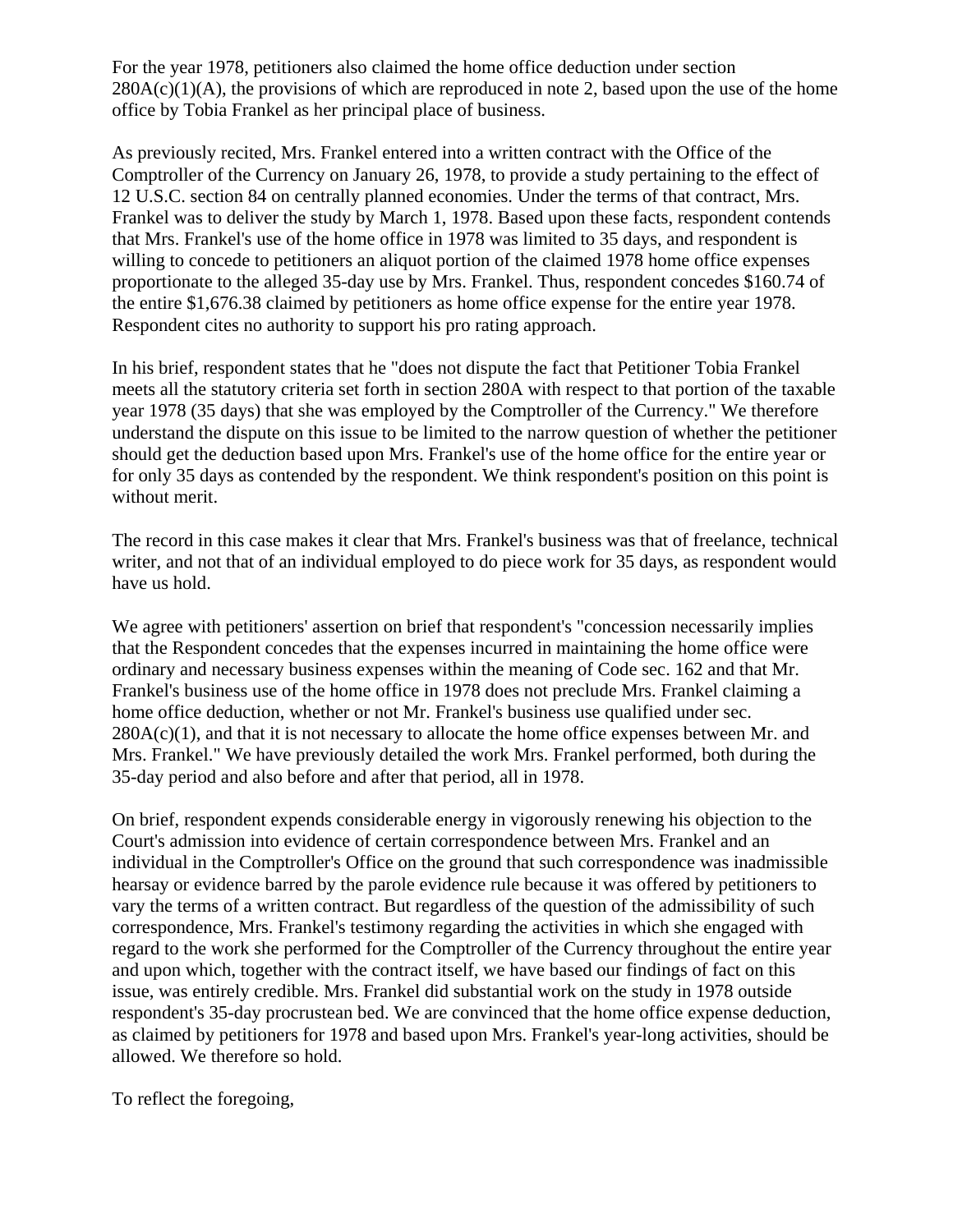*Decision will be entered under Rule 155.*

Reviewed by the Court.

SHIELDS, *J.,* dissents.

WILBUR, *J.,* concurring:

I concur with the majority opinion for the same reasons expressed in my dissenting opinion in *Green v. Commissioner,* 78 TC at 439.

DAWSON, *Chief Judge,* dissenting:

Based upon both the doctrine of judicial restraint and the merits of this case, I respectfully dissent.

We have previously acknowledged that adherence to the doctrine of stare decisis is important because of the need for continuity in the law and for satisfaction of taxpayers' reasonable expectations. *Sylvan v. Commissioner,* 65 TC 548, 555 (1975), citing *Helvering v. Haddock,* 309 U.S. 106, 119 (1940). See *Alex v. Commissioner,* 70 TC 322 (1978), affd. 628 F.2d 1222 (9th Cir. 1980). While I do not suggest that we are unable to overrule our holding in *Green v. Commissioner,* 78 TC 428 (1982), revd. 707 F.2d 404 (9th Cir. 1983), <sup>[1]</sup> I disagree with the majority's quick willingness to do so.

The facts of *Green* are similar to those in this case, except that petitioners may be even more favorably situated than the taxpayers were in *Green.*[2] However, the majority waste no time in premising their present opinion on the same arguments we rejected in *Green* in 1982. After today's opinion, will taxpayers preparing 1983 returns take a position consistent with *Green* in the hope that the next time we consider this issue, and the judicial winds fill our interpretive sails with sufficient "higher wisdom,"<sup>[3]</sup> we will once again reverse course? If such be the case, I choose to steer a more consistent course. I think it does harm to the integrity of our decisional process in cases such as this to so quickly reverse ourselves, as the majority have done. The Ninth Circuit's opinion in *Green* is based upon nothing more than what we fully and recently considered.<sup>[4]</sup> To justify changing our holding now strikes me as requiring stronger reasons.

Notwithstanding the above, I agree with our rationale in *Green,* and I would hold for petitioners on this issue. Mr. Frankel clearly "meets" four of the six criteria listed by the majority as necessary for qualification under section  $280A(c)(1)(B)$ . The only remaining question is whether the home office is used by the Times' clients or customers in meeting or dealing with Mr. Frankel.<sup>[5]</sup>

The majority follow the Ninth Circuit's opinion in *Green* in holding that the petitioners do not meet the statutory requirement. Yet the majority seem to think that the Court of Appeals' review of the legislative history to section 280A is inexact. The Ninth Circuit summarizes its view as follows:

We conclude that Congress intended section  $280A(c)(1)(B)$  to apply to offices actually visited by taxpayer clients. It is far more likely that a taxpayer who expects *regular client visits will sustain expenses in making the home suitable for business use. Green, on the other hand, has never*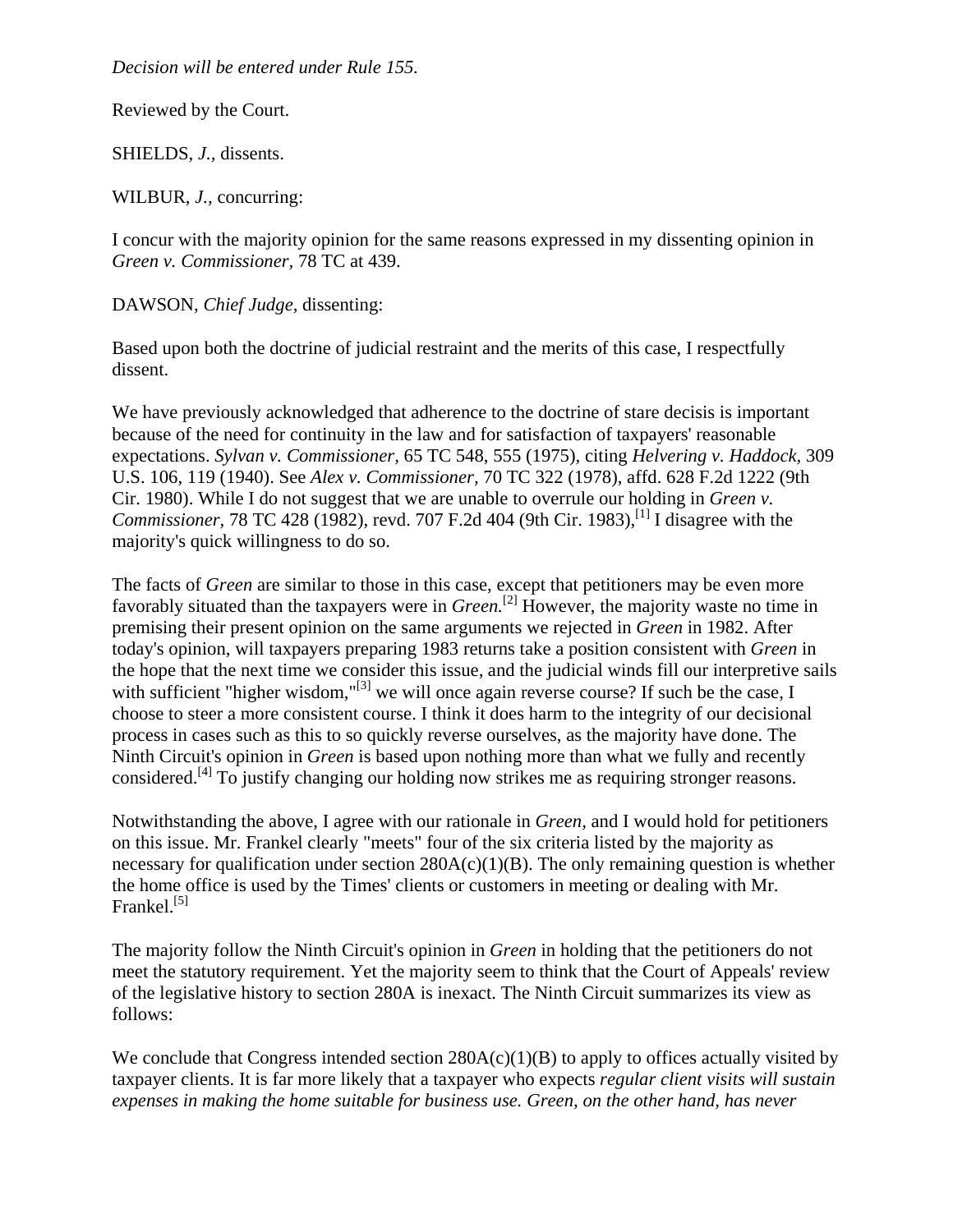*asserted that he sustained major expense in setting aside a room for phone calls. Allowing a deduction here would ignore Congress's goal of tying deductions to expenses.* [707 F.2d at 407; emphasis supplied.]

The majority admit, however, that Mr. Frankel's expenses *were* significant and then state that "If `substantial expense' were all that were involved in the case before us, the petitioners would be safely home, because without doubt, the [use] by petitioners \* \* \* entailed substantial expense."<sup>[6]</sup> Nevertheless, the majority do not thereafter enlighten us as to what the Ninth Circuit meant by the above quote.

Congress enacted section 280A for two reasons: (1) To prohibit business deductions for personal, living, and family expenses where there are little or no incremental costs associated with the business of the home; and (2) to provide objective standards for determining the allowability of a deduction for the business use of the home. See *Green v. Commissioner,* 78 TC at 431, 434-435.

Congress' first objective was satisfied by the "exclusive use" and "regular basis" tests. Hence, no deduction is allowed for costs associated with that portion of a dwelling unit used for personal as well as business purposes,  $\left[7\right]$  such as the costs incurred by a lawyer entertaining clients in his living room.

The three requirements of subsection  $280A(c)(1)(A)$ , (B), and (C) were directed at Congress' goal of providing objective standards to replace our prior subjective "appropriate and helpful" standard under section 162(a). See *Green v. Commissioner,* 78 TC at 431. Merely incurring substantial expenses (and thus meeting Congress' first objective) is not sufficient, by itself, to qualify for a home office deduction. One must also meet the objective standards, which are not necessarily aimed at substantiality. Therefore, I do not agree with the Ninth Circuit's interpretation of the legislative history.

We must turn then to the Court of Appeals' other rationale: the "plain" language of the subsection allows a deduction for a home office only when actually visited by the taxpayer's clients. The majority adopt this statement that subsection 280A(c)(1)(B) requires that "the office be *used by clients* as a place of business for meeting or dealing with the taxpayer. Ordinarily, one cannot use a room unless one has *physical contact* with it."[8]

The majority opinion seems to focus here not on whether the clients were "dealing" with Mr. Frankel, but rather on whether the home office was *used* by the clients.<sup>[9]</sup> In *Green* we considered the entire phrase "used by patients, clients, or customers in meeting or dealing," and I see no reason why the majority now should change its meaning. Even focusing solely on the proper interpretation of "use," as stated in *Green,* I think the "used by clients" requirement is satisfied when the client initiates the call.<sup>[10]</sup> There is no requirement of "physical contact" in the statute or legislative history.

The only other case dealing with the issue of whether telephonic communication satisfies the statutory requirements is the Sixth Circuit's decision in *Cousino v. Commissioner, supra.* In my judgment, *Cousino* provides weak support for the majority's view. We decided that case in a Memorandum Opinion before we fully addressed the issue in *Green.* The Sixth Circuit summarily affirmed without oral argument. Moreover, the Court of Appeals based its affirmance on the following: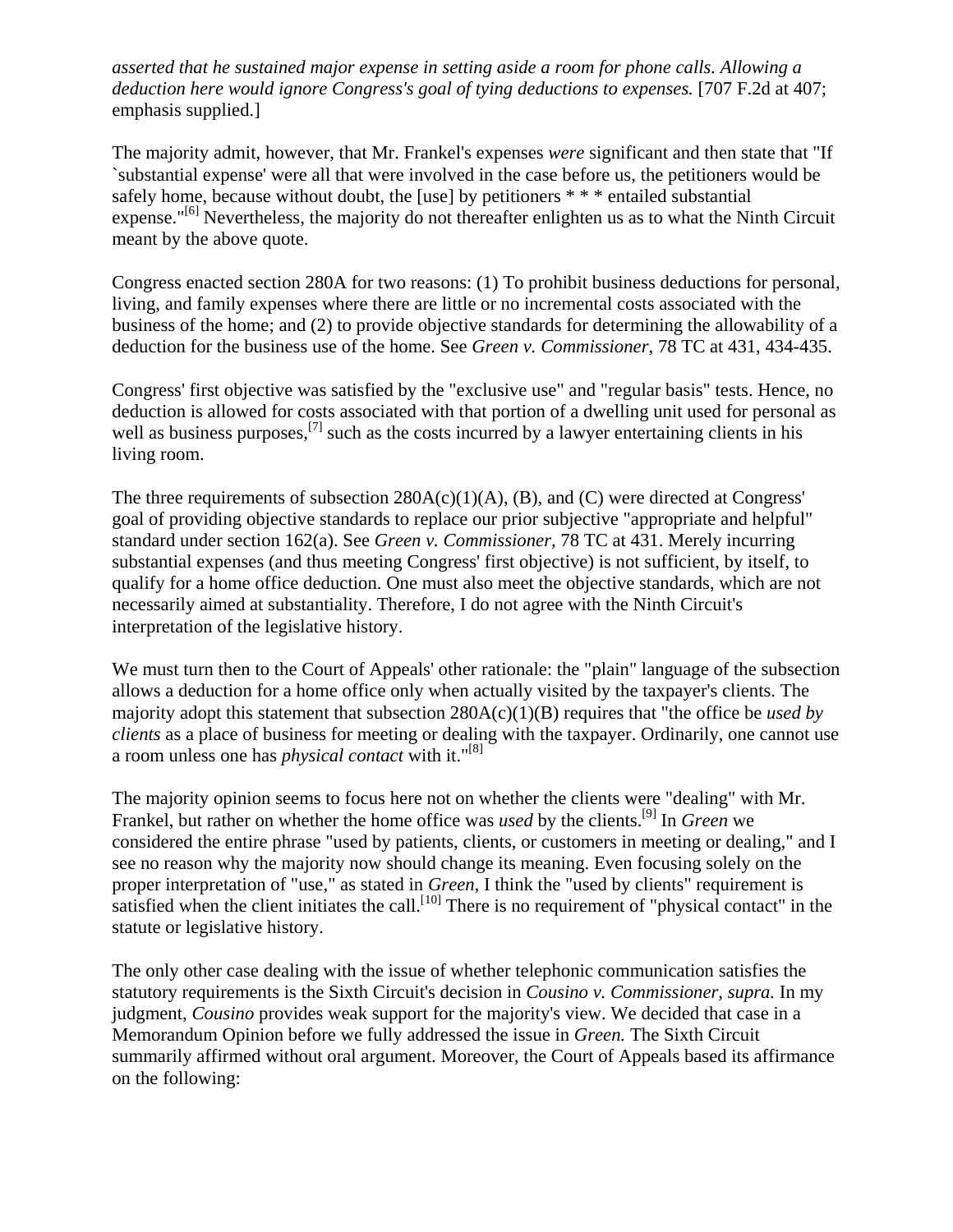Given these uncontroverted facts, it is apparent that the petitioner is not entitled to a deduction under 26 U.S.C. sec. 280A(c)(1)(A), (B) or (C) *because petitioner has not established that he uses the home office for the convenience of the school.* [679 F.2d at 604; emphasis supplied.]

Thus, since the taxpayer in *Cousino* failed to meet the fundamental requirement contained in the flush language of section  $280A(c)(1)$ , that Circuit Court's statements regarding the requirements of subsection 280A(c)(1)(B) were unnecessary and superfluous.[11] That being the case, *Cousino* provides weak support for departing from our opinion in *Green.* In my view, Mr. Frankel has met the six factors set out on page 437 of our *Green* opinion. As long as these six factors, which express both the letter and spirit of congressional intent, are present, I think the home office deduction should be allowed. The rationale of the majority opinion herein does not convince me otherwise.

FAY, STERRETT, GOFFE, KÖRNER, and SWIFT, *JJ.,* agree with this dissent.

[1] All section references are to the Internal Revenue Code of 1954 as in effect during the years in issue, unless otherwise noted.

[2] SEC. 280A(c). EXCEPTIONS FOR CERTAIN BUSINESS OR RENTAL USE; LIMITATION ON DEDUCTIONS FOR SUCH USE.

(1) CERTAIN BUSINESS USE. — Subsection (a) shall not apply to any item to the extent such item is allocable to a portion of the dwelling unit which is exclusively used on a regular basis —

(A) [as] the principal place of business for any trade or business of the taxpayer,

(B) as a place of business which is used by patients, clients, or customers in meeting or dealing with the taxpayer in the normal course of his trade or business, or

(C) in the case of a separate structure which is not attached to the dwelling unit, in connection with the taxpayer's trade or business.

In the case of an employee, the preceding sentence shall apply only if the exclusive use referred to in the preceding sentence is for the convenience of his employer.

[1] The reversal by a Circuit Court of Appeals provides such an opportunity. See, e.g., *Rowan v. Commissioner,* 22 TC 865 (1954).

[2] The Frankels used their home office much more extensively on a regular basis than did the taxpayers in *Green.*

[3] See majority opinion at p. 323.

[4] The majority purport to also follow *Cousino v. Commissioner,* 679 F.2d 604 (6th Cir. 1982), affg. a Memorandum Opinion of this Court, as being consistent with the Ninth Circuit's decision in *Green.* I would not give such weight to *Cousino.* See discussion *infra.*

[5] The majority appear misled as to what is the main question before us. On page 326 of the majority opinion, it is stated that the question is one of whether the telephonic contacts satisfy the "meeting or dealing" requirement of subsec.  $280A(c)(1)(B)$ . They then separate this issue into whether petitioners have met two requirements whereby "meeting or dealing" is one of these requirements to determine whether the Frankels were "meeting or dealing." The majority then focus solely on the "use" requirement of subsec.  $280A(c)(1)(B)$  in reaching their decision. This treatment of the single statutory phrase "used by patients, clients, or customers in meeting or dealing" is, to say the least, confusing.